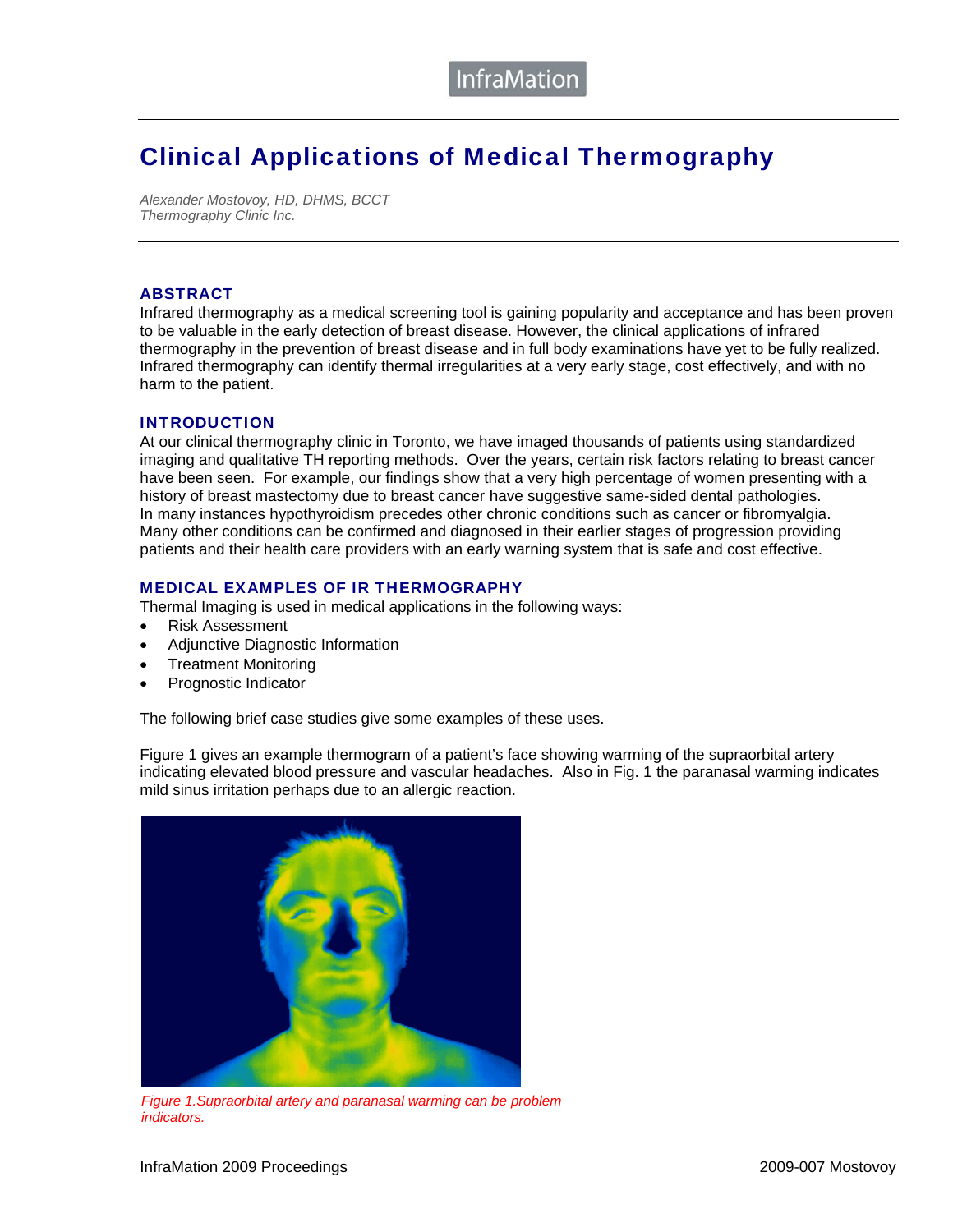### **InfraMatior**

Figure 2 shows excessive cooling on the anterior neck of this patient indicating decreased thyroid function. Figure 3 supports the initial indications of Fig. 2 with the relative warming of the hands compared to the forearms that could indicate alterations in metabolism offering a secondary finding toward decreased thyroid function.





*Figure 2. Anterior neck cooling indicating decreased thyroid function.* 

*Figure 3. Hands warmer than forearm tend to support decreased thyroid function by indicating metabolic alteration.* 

Figures 4 and 5 give IR images of two patient's backs. Figure 4 shows elevated temperatures, vascular markings, on the back indicating vascular changes from the kidney tumour. Figure 5 shows warm spots over the rhomboids, trigger points for fibromyalgia.



*Figure 4. Vascular markings (warm) on the back. Figure 5. Hot spots over the rhomboids*



Figures 6 and 7 give more IR images of the back. Sacral hot spots in Figs. 6 and 7 indicate inflammation and may be reflect secondary reflexes from bladder cancer. The hot spot in the region of the mole on patient in Figure 6 suggests possible inflammation or increased metabolism and increased risk for malignancy.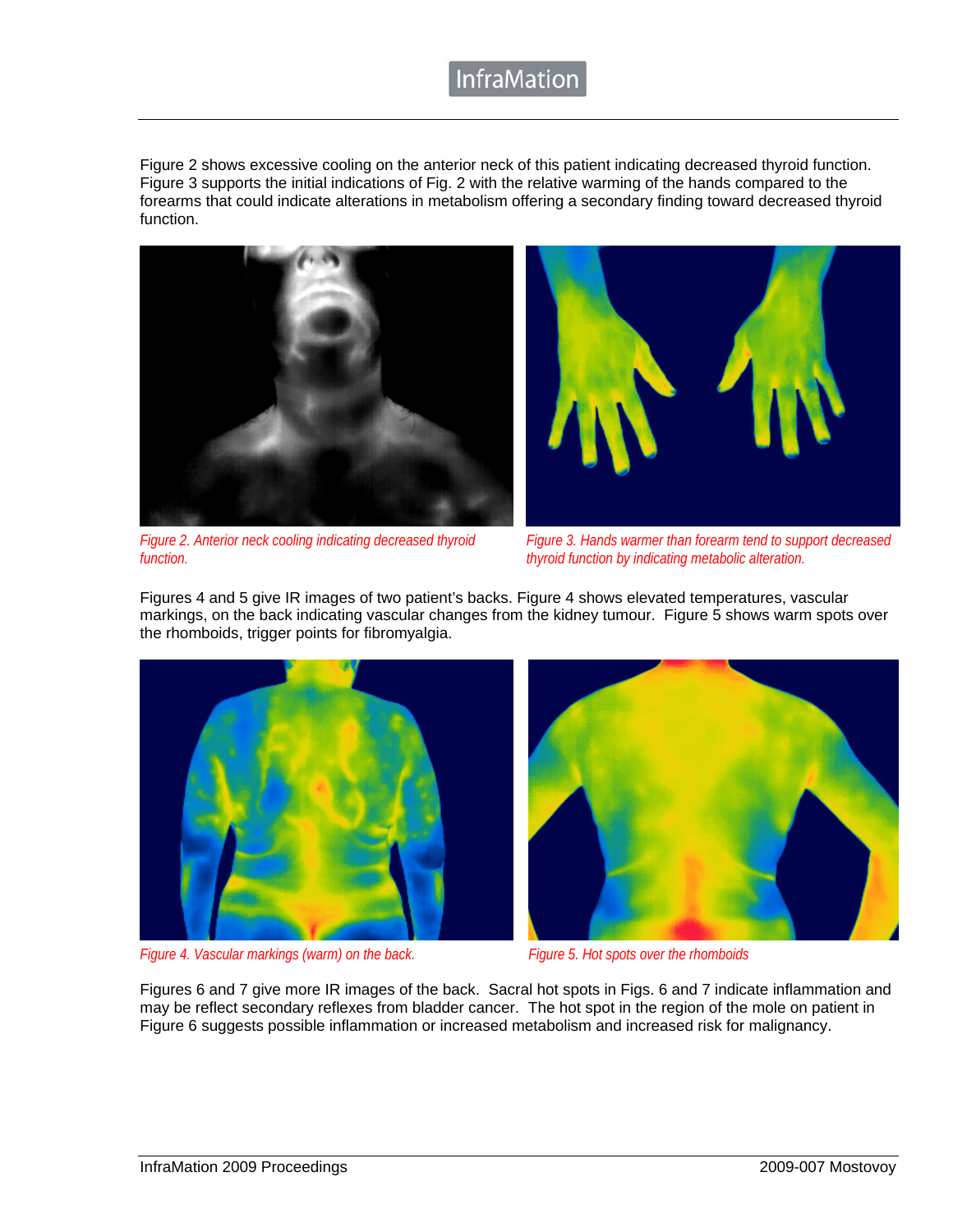### **InfraMatior**





*Figure 6. IR image shows sacral hot spot plus warming of a mole area. Figure 7. IR image shows warming of the sacral area.*

### **Angiogenesis and Breast Cancer**

- Breast cancer requires greater blood flow for growth.
- From inception, transplanted cancer cells acquired the ability to secrete chemicals which induce vasodilation and angiogenesis.
- Angiogenesis is more intense in the early stages.
- Detecting signs of angiogenesis can aid in the early detection of breast cancer.

Figure 8 gives and example breast thermography image where the patient felt a lump in her right breast at 8-9 O'clock. The IR image shows a warm area in the same location. No other tests or reports were available at the time of this evaluation. There was a strong family history of breast cancer. The patient was referred for structural testing, later confirmed positive.



*Figure 8. Warm area of right breast same location as lump felt by patient.*

Figure 9 a and b show IR images of a patient with a right side mastectomy (9b) and associated dental pathology (9a). Invariably with most post-mastectomized women there is a coincidence of same sided dental pathology. This relationship requires further research and study.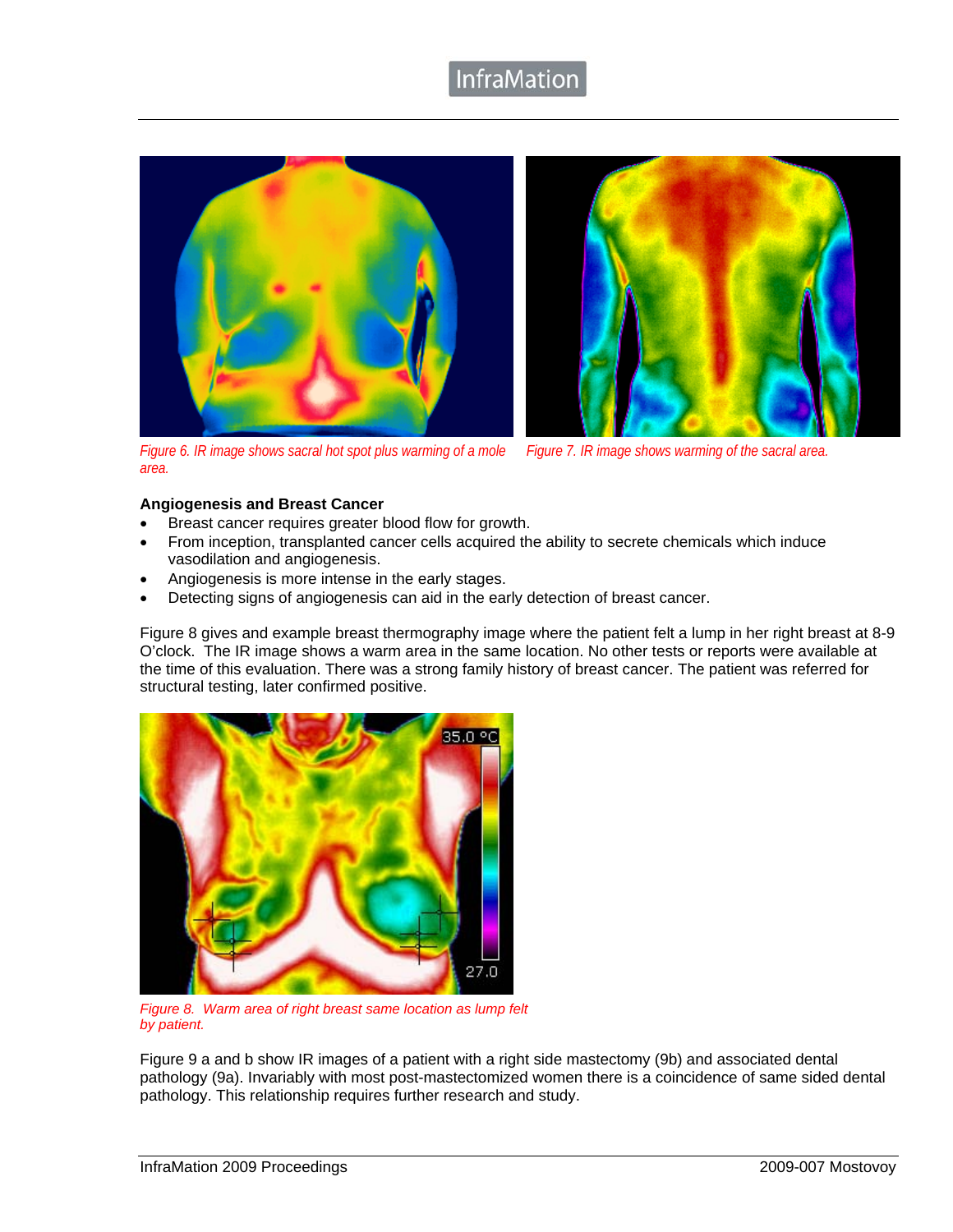## InfraMation



*Figure 9 a and b. IR image left (a) indicates right side dental pathology associated with right side mastectomy shown in IR image on right (b).*

### **Treatment Monitoring**

- Evaluate chemotherapy
- Pre and post surgical images
- Evaluate chemotherapy
- Evaluate chemoprevention therapy
- Evaluate the effects of lifestyle intervention

Figure 10 a and b show IR images of a patient who underwent I3C therapy. Fig. 10a shows initial IR image. Fig. 10b shows IR image after 6 months of therapy.



*Figure 10 a and b. IR image on left (a) shows initial condition prior to treatment. IR image on right (b) shows 6 months later with I3C therapy.*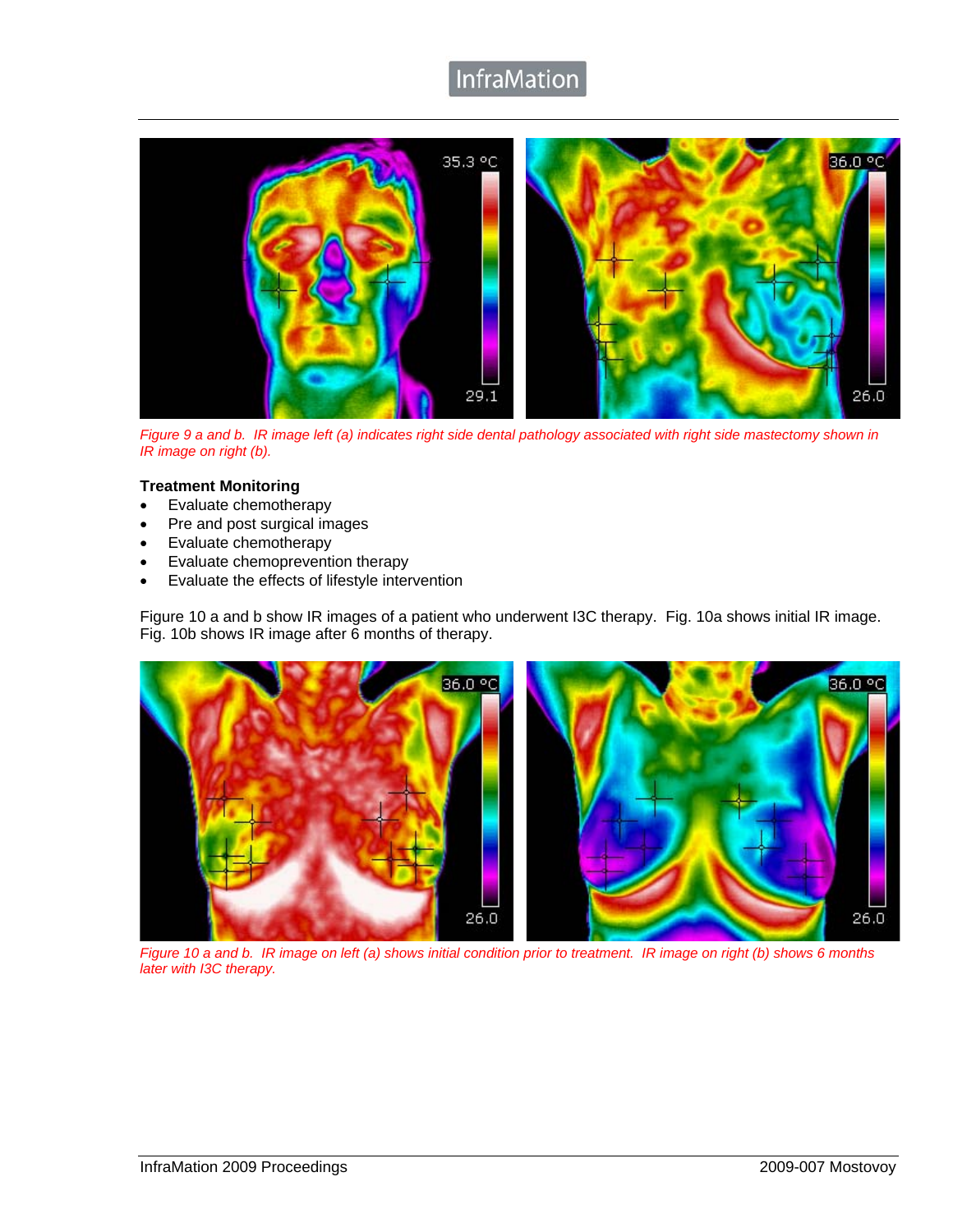### **SUMMARY**

Infrared images are able to identify connections and causes of pain and disease at a very early stage. First-Line imaging modality must be safe, convenient and able to detect primarily the more aggressive tumors when early intervention can have the greater impact on survival. IR thermography is safe and non-invasive technique to quantify vascular and metabolic changes related to early tumor genesis. Integrating Thermography into a multi-imaging approach can increase the sensitivity and provide an early warning signal of an abnormality.

### **REFERENCES**

Anbar, M. Hyperthermia of the cancerous breast: analysis of mechanism. Cancer Lett. 84, 1994 Dodd, G.D., Thermography in breast cancer diagnosis. In Proceedings of the  $7<sup>th</sup>$  National Cancer Conference. Los Angeles, CA. Sept 27-29 Lippincott, Philadelphia, Toronto, 1972

Elliot R. Head, J. The Important Role of Infrared Imaging in Breast Cancer. IEEE Engineering of Medicine and Biology. May June 2000

Gautherie M. and Gros C.M. Breast thermography and cancer risk prediction. Cancer, 1980

### ABOUT THE AUTHOR

Dr. Mostovoy is a Doctor of Homeopathic Medicine and Science, and a Board Certified Clinical Thermographer specializing in Women's Health at his clinic in Toronto, Canada. He is a Board Certified Clinical Thermographer with the American Medical Infrared Academy (AMIA), and the Association of Clinical Thermographers, and is a graduate of the Homeopathic College of Canada. He has extensive experience in educating physicians and patients on Medical Infrared Thermography, has been featured on numerous television and radio shows, and is a frequent speaker at medical conferences. Dr. Mostovoy co-developed an infrared medical imaging application and provides turn-key business solutions to those wishing to get into medical infrared imaging. Thermography Clinic Inc. provides over 20 imaging clinics around the world with training and IR imaging reporting services.